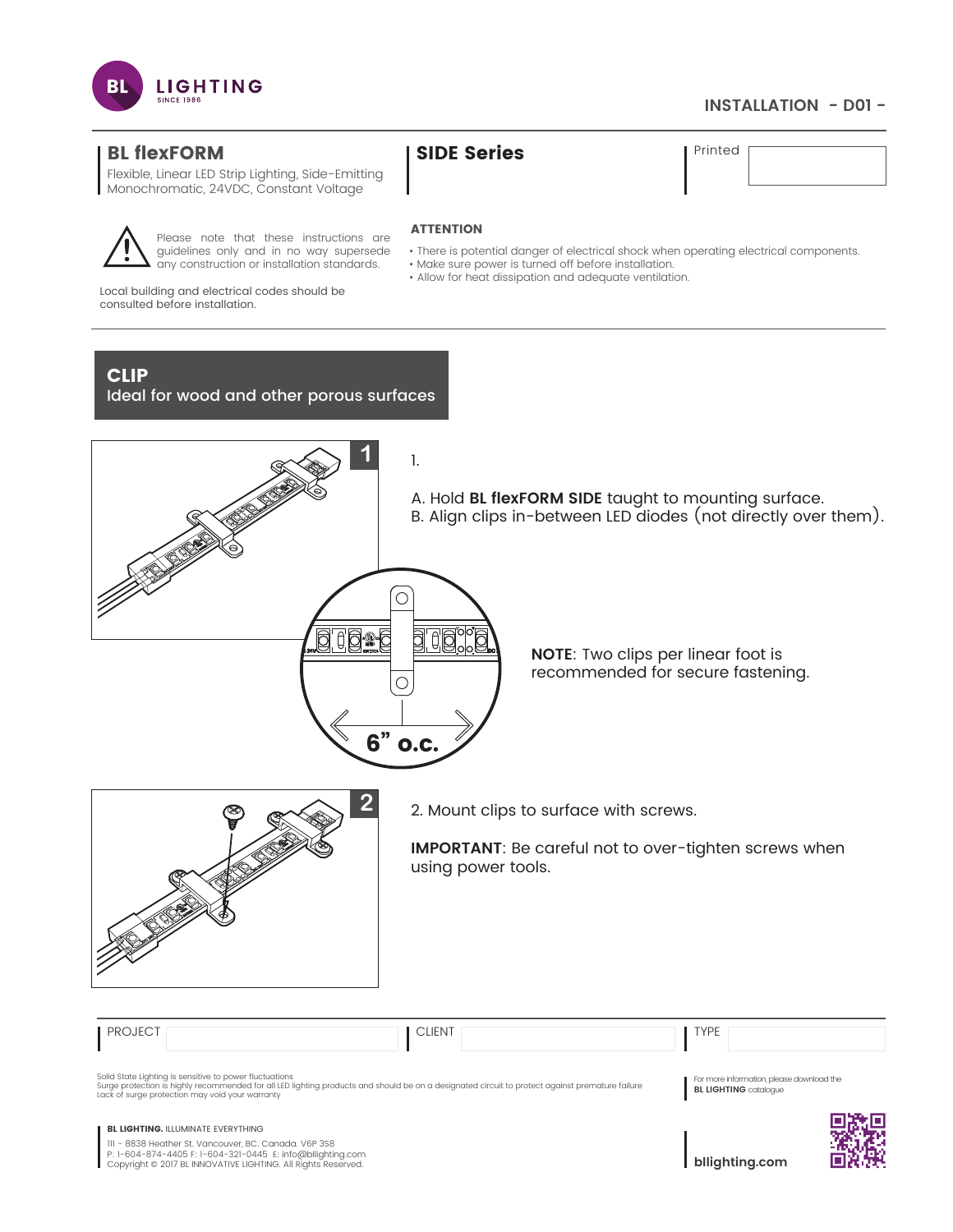

## **INSTALLATION - D02 -**

# BL flexFORM SIDE Series Printed

Flexible, Linear LED Strip Lighting, Side-Emitting Monochromatic, 24VDC, Constant Voltage



Please note that these instructions are guidelines only and in no way supersede any construction or installation standards.

## **ATTENTION**

- There is potential danger of electrical shock when operating electrical components.
- Make sure power is turned off before installation.
- Allow for heat dissipation and adequate ventilation.

Local building and electrical codes should be consulted before installation.

# ADHESIVE

Ideal for smooth and/or delicate surfaces



1. Evenly bead adhesive to surface at required length.

**IMPORTANT:** Ensure surface is clean and dry before applying adhesive.



A. Firmly gel **BL flexFORM SIDE** into adhesive. B. Secure **BL flexFORM SIDE** into position with masking tape. Allow adhesive to cure (24 hours) before removing masking tape.

| <b>PROJECT</b> | <b>CLIENT</b>                                                                                                                                                                                                                                                 | <b>TYPE</b>                                                               |
|----------------|---------------------------------------------------------------------------------------------------------------------------------------------------------------------------------------------------------------------------------------------------------------|---------------------------------------------------------------------------|
|                | Solid State Lighting is sensitive to power fluctuations<br>Surge protection is highly recommended for all LED lighting products and should be on a designated circuit to protect against premature failure<br>Lack of surge protection may void your warranty | For more information, please download the<br><b>BL LIGHTING</b> catalogue |
|                | <b>BL LIGHTING. ILLUMINATE EVERYTHING</b><br>III - 8838 Heather St. Vancouver, BC. Canada. V6P 3S8<br>P: 1-604-874-4405 F: 1-604-321-0445 E: info@bllighting.com<br>Copyright © 2017 BL INNOVATIVE LIGHTING. All Rights Reserved.                             | bllighting.com                                                            |